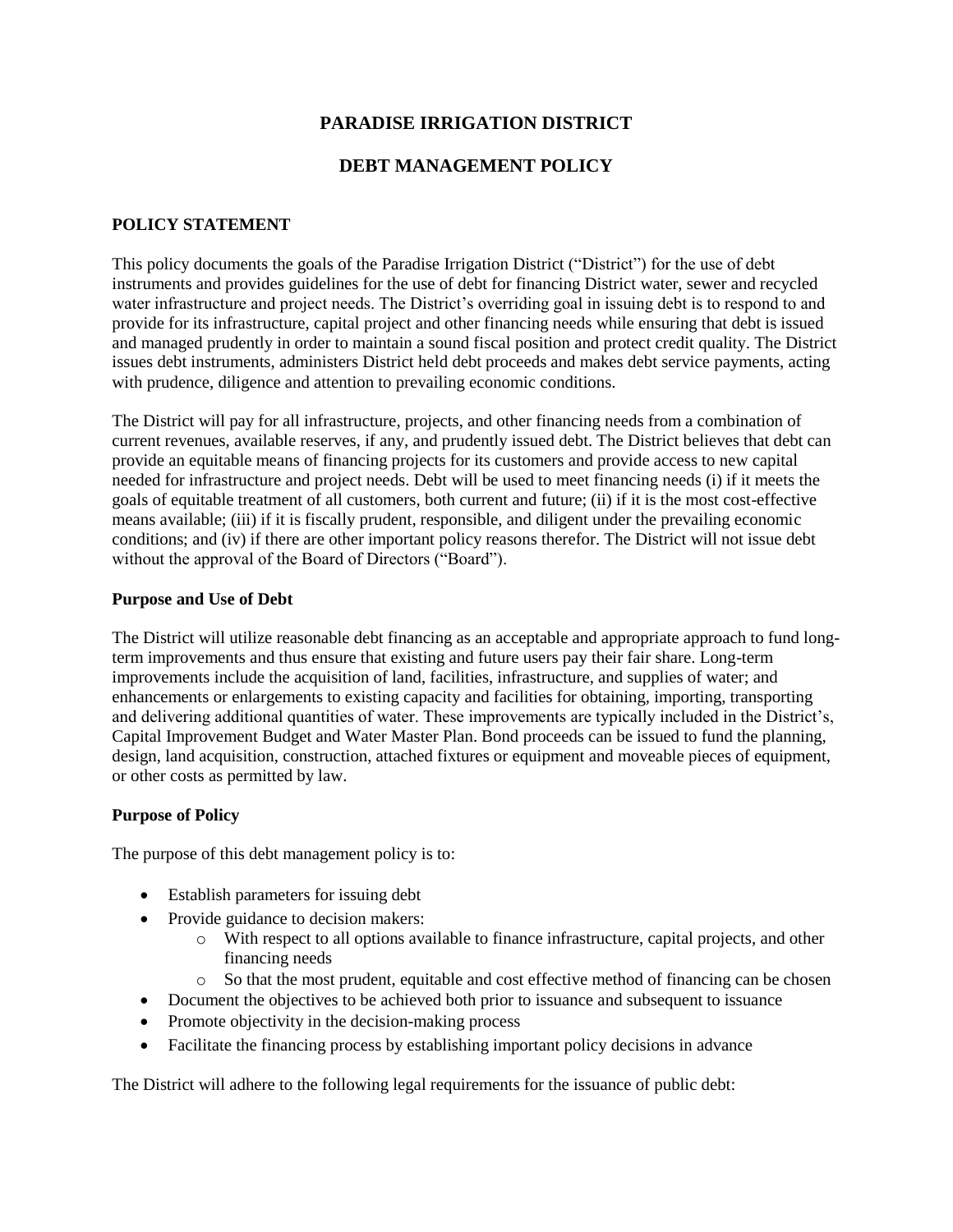- The state law which authorizes the issuance of the debt
- The federal and state laws which govern the eligibility of the debt for tax-exempt status
- The federal and state laws which govern the issuance of taxable debt
- The federal and state laws which govern disclosure, sale, and trading of the debt both before and subsequent to issuance

# **Types of Debt**

Revenue Bonds, Notes, Certificates of Participation, special tax or special assessment bonds, capital leases, commercial paper, bank loans, direct placements and lease-purchase financings will be treated as debt and subject to these same policies. The Board of Directors may from time to time find that other forms of debt would be beneficial to further its public purposes and may approve such debt without an amendment of this Debt Management Policy.

# **I. GENERAL PROVISIONS**

The District will provide for a periodic review of its financial performance and review its performance relative to the financial policies outlined herein. These financial policies will be taken into account during the capital planning, budgeting, and rate setting processes. Necessary appropriations for annual debt service requirements will be routinely included in the District's annual budget. The District will maintain proactive communication with the investment community, including rating agencies, credit enhancers and investors, to ensure future capital market access at the lowest possible interest rates.

The District's Debt Management Policy, the Reserve Policy, and the Investment Policy are integrated into the decision-making framework utilized in the budgeting and capital improvement planning process. As such, the following principles outline the District's approach to debt management:

- The District will issue debt only in the case where there is an identified source of repayment. Debt will be issued to the extent that (i) projected existing revenues are sufficient to pay for the proposed debt service together with all existing debt service covered by such existing revenues, or (ii) additional projected revenues have been identified as a source of repayment in an amount sufficient to pay for the proposed debt.
- The District will not issue debt to cover operating needs, unless specifically approved by the Board.
- Debt issuance for a capital project will not be considered unless such project has been incorporated into the District's adopted Capital Improvement Budget or as otherwise approved by the Board.
- Each proposal to issue debt will be accompanied by an analysis that demonstrates conformity to this Policy. This analysis will address the purpose for which the debt is issued and the proposed debt structure.

## II. **CONDITIONS FOR DEBT ISSUANCE**

The following guidelines formally establish parameters for evaluating, issuing, and managing the District's debt. The guidelines outlined below are not intended to serve as a list of rules to be applied to the District's debt issuance process, but rather to serve as a set of practices to promote prudent financial management.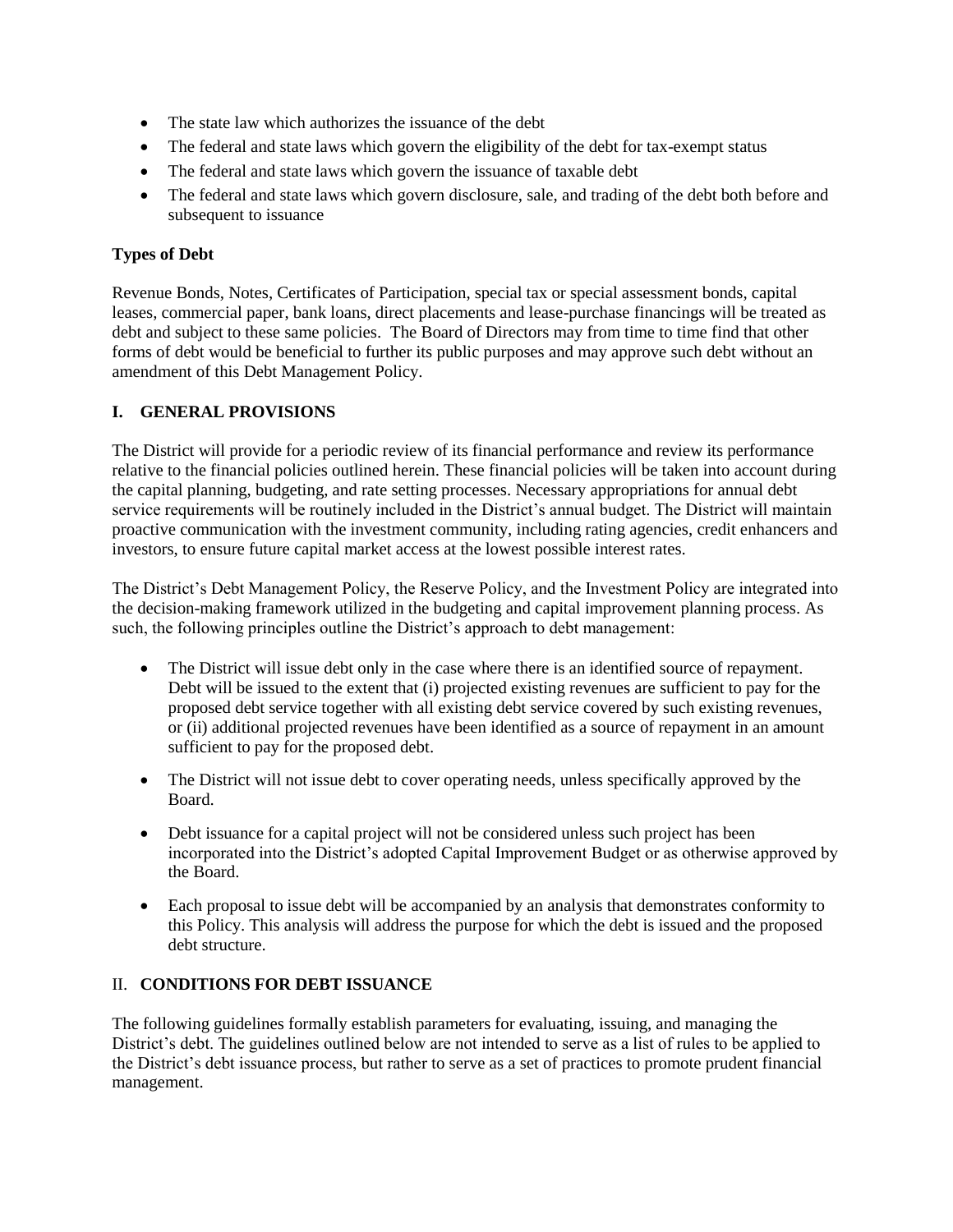In issuing debt, the District's objectives will be to:

- Achieve the lowest cost of capital
- Ensure ratepayer equity
- Maintain the adopted credit rating strategy, or a more effective credit rating strategy, and access to credit enhancement
- Preserve financial flexibility

# **Standards for Use of Debt Financing**

When appropriate, the District will use long-term debt financing to achieve an equitable allocation of capital costs/charges between current and future system users, to provide more manageable rates in the near and medium term and to minimize rate volatility. The District shall not construct or acquire a facility if it is unable to adequately provide for the subsequent annual operation and maintenance costs of the facility throughout its expected life. Capital projects financed through debt issuance will not be financed for a term longer than the expected useful life of the project.

# **Debt Capacity**

There is no specific provision within the California Government Code that limits the amount of debt that may be issued by the District. The District's future borrowing capability is limited by the debt coverage ratio and additional debt limitations required by the existing bond covenants.

## **Financing Criteria**

Each debt issuance should be evaluated on an individual basis within the context of the District's overall financing objectives and current market conditions. The District will evaluate alternative debt structures (and timing considerations) to ensure the most cost-efficient financing under prevailing market conditions.

*Credit Enhancement* – The District will consider the use of credit enhancement on a case-by-case basis. Only when clearly demonstrable savings can be realized shall credit enhancement be utilized.

*Cash-Funded Reserve vs. Surety* – If the issuance of debt requires a cash-funded debt service reserve fund, the District may purchase a surety policy or replace an existing cash-funded debt service reserve fund when deemed prudent and advantageous. The District may permit the use of guaranteed investment agreements for the investment of reserve funds pledged to the repayment of any of its debt when it is approved by the Board.

*Call Provisions* – In general, the District's securities should include optional call provisions. The District will avoid the sale of non-callable, long-term fixed rate bonds, absent careful evaluation of the value of the call option.

*Additional Bonds Test/Rate Covenants* – The amount and timing of debt will be planned to comply with the additional bonds tests and rate covenants outlined in the appropriate legal and financing documents, and this policy.

*Short-Term Debt* – The District may utilize short-term borrowing to serve as a bridge for anticipated revenues, construction financing or future bonding capacity. The District may also utilize short-term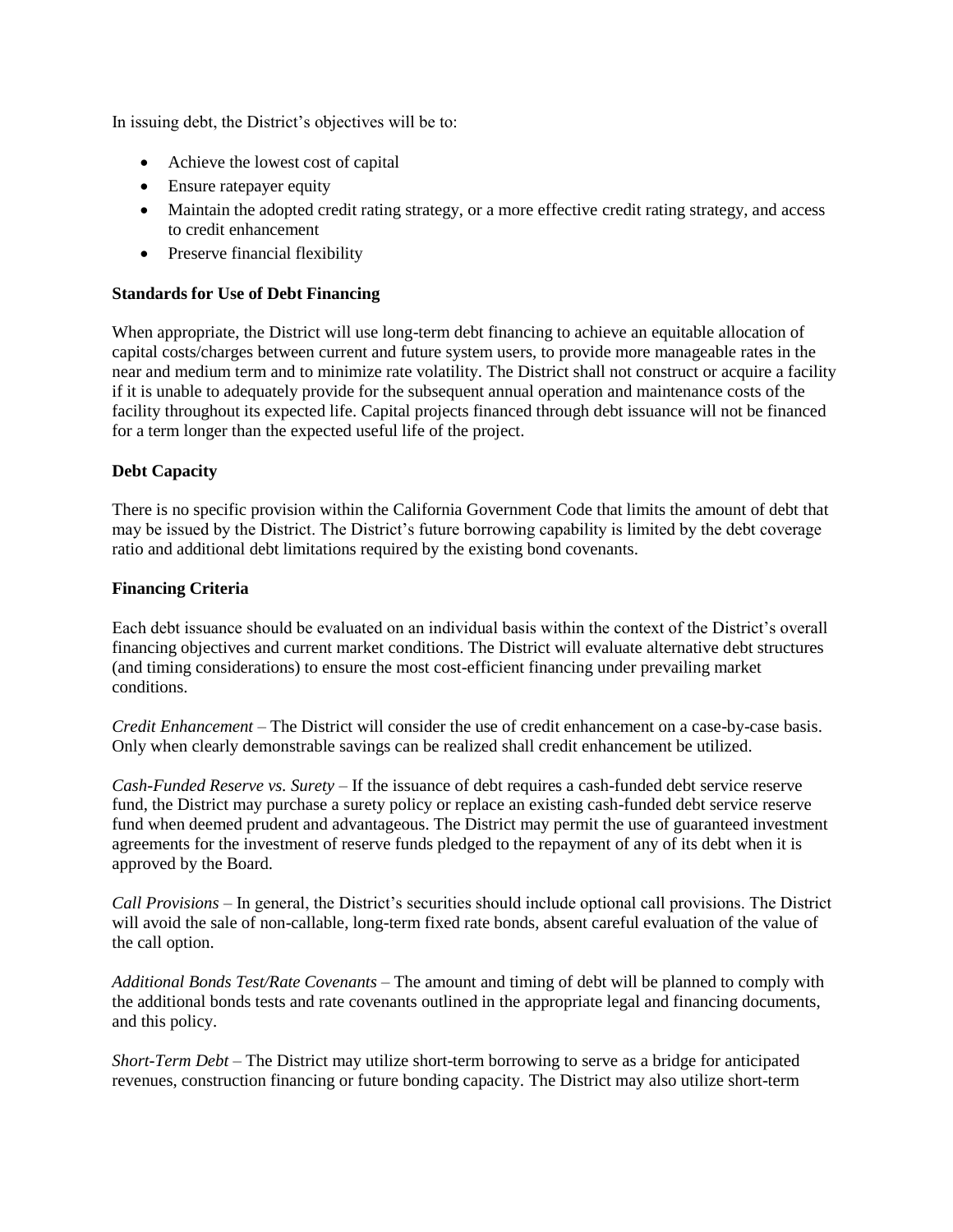financing for the acquisition and construction of equipment and other facilities having short-term useful lives.

*Variable Rate Debt* – Variable rate debt products are rolling series of short-term investments that are resold periodically and are therefore priced at the short-end of the yield curve at low interest rates. If an issuer accepts the risks inherent in variable interest rates, the issuer can take advantage of some of the lowest rates available on the market. Variable rate debt may be appropriate for the District's portfolio, especially in an environment where increased interest earnings on invested funds offset the increased cost of variable rate debt. Variable rate debt products include variable rate demand obligations, commercial paper, and auction rate securities. The District may consider the use of variable rate debt products to achieve a lower cost of borrowing or for short-term borrowing. In determining whether or not to use variable rate debt, the District will analyze the risks associated with the variable rate debt products, including derivative products.

*Use of Variable Rate Debt –* The District may consider the use of variable rate debt products to achieve a lower cost of borrowing or for short-term borrowing. In determining whether or not to use variable rate debt, the District will analyze, among other things, the risk associated with the variable rate debt and the impact on the District's overall portfolio. Before issuing variable rate debt, the District will analyze its cash position; the District will not issue variable rate debt in an amount that exceeds 115% of its unrestricted cash position at the time of issuance of any variable rate debt.

*Investment of Bond Proceeds* - Bond proceeds will be invested in accordance with the permitted investment language outlined in the bond documents for each transaction. The District will seek to maximize investment earnings within the investment parameters set forth in the respective debt financing documentation. The reinvestment of bond proceeds will be incorporated into the evaluation of each financing decision; specifically addressing arbitrage/rebate position, and evaluating alternative debt structures and refunding savings on a "net" debt service basis, where appropriate.

## **Refinancing Outstanding Debt**

The Chief Financial Officer ("CFO") shall have the responsibility to evaluate potential refunding opportunities. The District will consider the following issues when analyzing potential refinancing opportunities:

*Debt Service Savings* – The District shall establish a target savings level greater or equal to 3% of the par of debt refunded on a net present value (NPV) basis (after payment of all costs associated with the issuance). This figure will serve only as a guideline and the District may determine that a different savings target is appropriate; the District shall evaluate each refunding opportunity on a case-by-case basis. In addition to the savings guideline, the following shall be taken into consideration:

- Remaining time to maturity
- Size of the issue
- Current interest rate environment
- Annual cash flow savings
- The value of the call option
- Revision of restrictive or onerous covenants
- Other factors approved by the applicable member District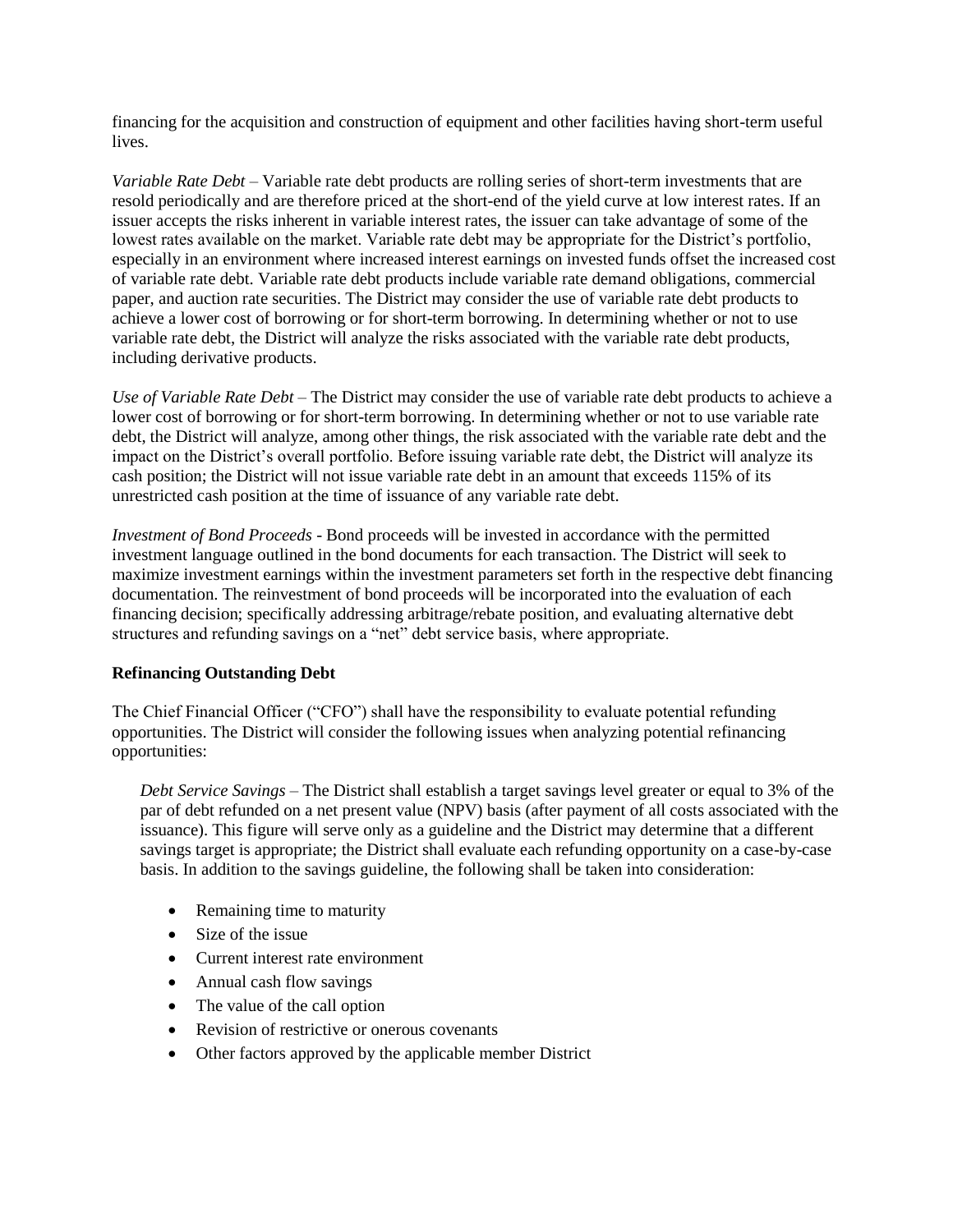*Restructuring* – The District may seek to refinance a bond issue on a non-economic basis, in order to restructure debt, to mitigate irregular debt service payments, accommodate revenue shortfalls, to achieve a proper matching of debt service with revenues, release reserve funds, or comply with and/or eliminate rate/bond covenants.

*Term/Final Maturity* – The District may consider the extension of the final maturity of the refunding bonds in order to achieve a necessary outcome, provided that such extension is legal. The term of the debt should not extend beyond the reasonably expected useful life of the asset being financed. The District may also consider shortening the final maturity of the bonds. The remaining useful life of the assets and the concept of inter-generational equity will guide these decisions.

*Defeasance* – Defeasance is when a debt financing is refinanced or paid off through an escrow where certain authorized investments and cash are deposited to pay the redemption price, principal and interest until such time the debt is fully redeemed. On the date when proceeds are deposited into the escrow, the debt will no longer be deemed outstanding and is defeased.

There are two types of defeasances: legal and economic. A legal defeasance ends all of the rights and interest of the debt holders provided under the governing documents, including the pledge of revenues or other security interest. An economic defeasance does not end the rights and interest of the debt holders until such debt is fully redeemed.

When evaluating an economic versus legal defeasance, the District shall take into consideration both the financial impact on a net present value basis as well as the rating/credit impact. The District shall take all necessary steps to optimize the yield on its refunding escrows investments and avoid negative arbitrage.

## **Outstanding Debt Limitations**

Prior to issuance of new debt, the District shall consider and review the latest credit rating reports and guidelines to ensure the District's credit ratings and financial flexibility remain at levels consistent with the most highly rated comparable public agencies.

## **Method of Issuance**

The District will determine, on a case-by-case basis, whether to sell its bonds competitively or through negotiation.

*Competitive Sale* – In a competitive sale, the District's debt shall be awarded to the bidder providing the lowest true interest cost ("TIC"), as long as the bid adheres to the requirements set forth in the official notice of sale.

*Negotiated Sale* – The District recognizes that some bond issues are best sold through negotiation with a selected underwriter or team of underwriters. The District has identified the following circumstances below in which this would likely be the case:

- Issuance of variable rate or taxable bonds
- Complex structures or credit considerations (such as non-rated bonds), which require a strong pre-marketing effort. Significant par value, which may limit the number of potential bidders, unique/proprietary financing mechanism (such as a financing pool), or specialized knowledge of financing mechanism or process